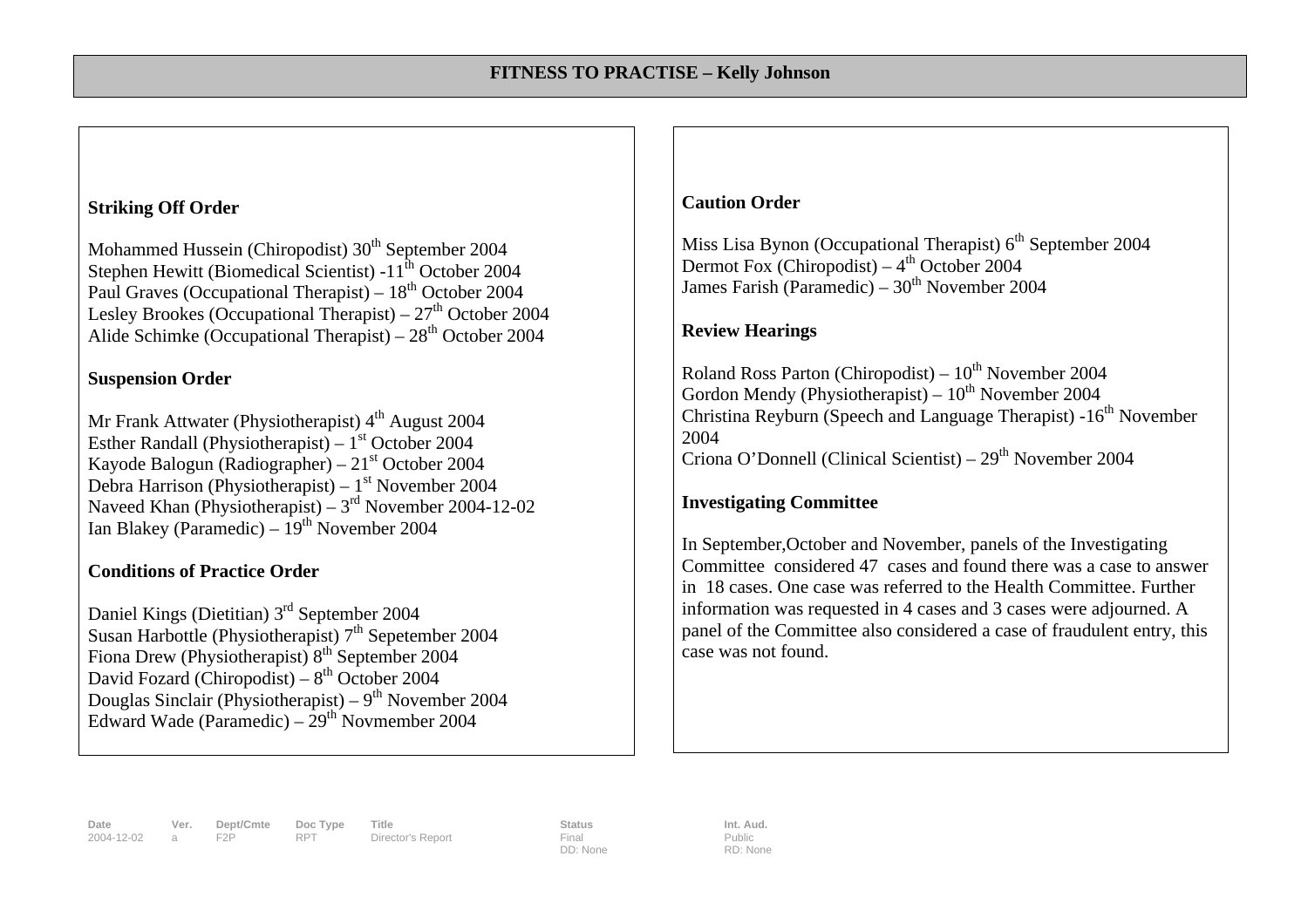#### **Conduct and Competence Committee**

Between September and November, panels of the Conduct and Competence Committee considered 22 cases. It currently has 69 cased within its remit. Of this number, 21 are cases which have already been heard and will require further review hearings

## **Health Committee**

Since the last meeting of the Health Committee, panels have considered 2 cases. Both of these cases were heard in private session. The Health Committee currently has 11 cases within its remit. This number includes 4 cases which have already been heard and will now require a review hearing.

## **Interim Orders**

In September, October and November 2004 interim orders were applied for in 8 cases. 4 interim suspension orders were imposed and 2 interim conditions of practice orders were imposed. 2 reviews of interim suspesnsion order hearings were also held.

# **Registration Appeals**

There are currently 284 active registration appeal cases.

# **Operating Department Practitioners**

The AODP transferred to the HPC 15 AODP Disciplinary cases. Of those cases 5 were not ODP's and thus will not be considered by the HPC. 10 cases are being processed in line with HPC rules and procedures. 5 cases will be considered by a panel of the Investigating Committee. 4 cases will be considered by a panel of the Conduct and Competence Committee and 1 case will be considered by a panel of the Health Committee.ODP's whose cases have been transferred are not eligible for registration until such time that proceedings and enquiries against them are concluded.

## **Resources**

Emma Pearce joined the team on  $25<sup>th</sup>$  October 2004 as Team Administrator.

# **Panel Training**

Further two day panel training sessions took place on  $25<sup>th</sup>$  and  $26<sup>th</sup>$ October 2004 and 2nd and 3rd December 2004. Both events were extremely successful and the feedback obtained very positive

**Date Ver. Dept/Cmte Doc Type Title Status Int. Aud.** 2004-12-02 a F2P RPT Director's Report Final

DD: None

Public RD: None